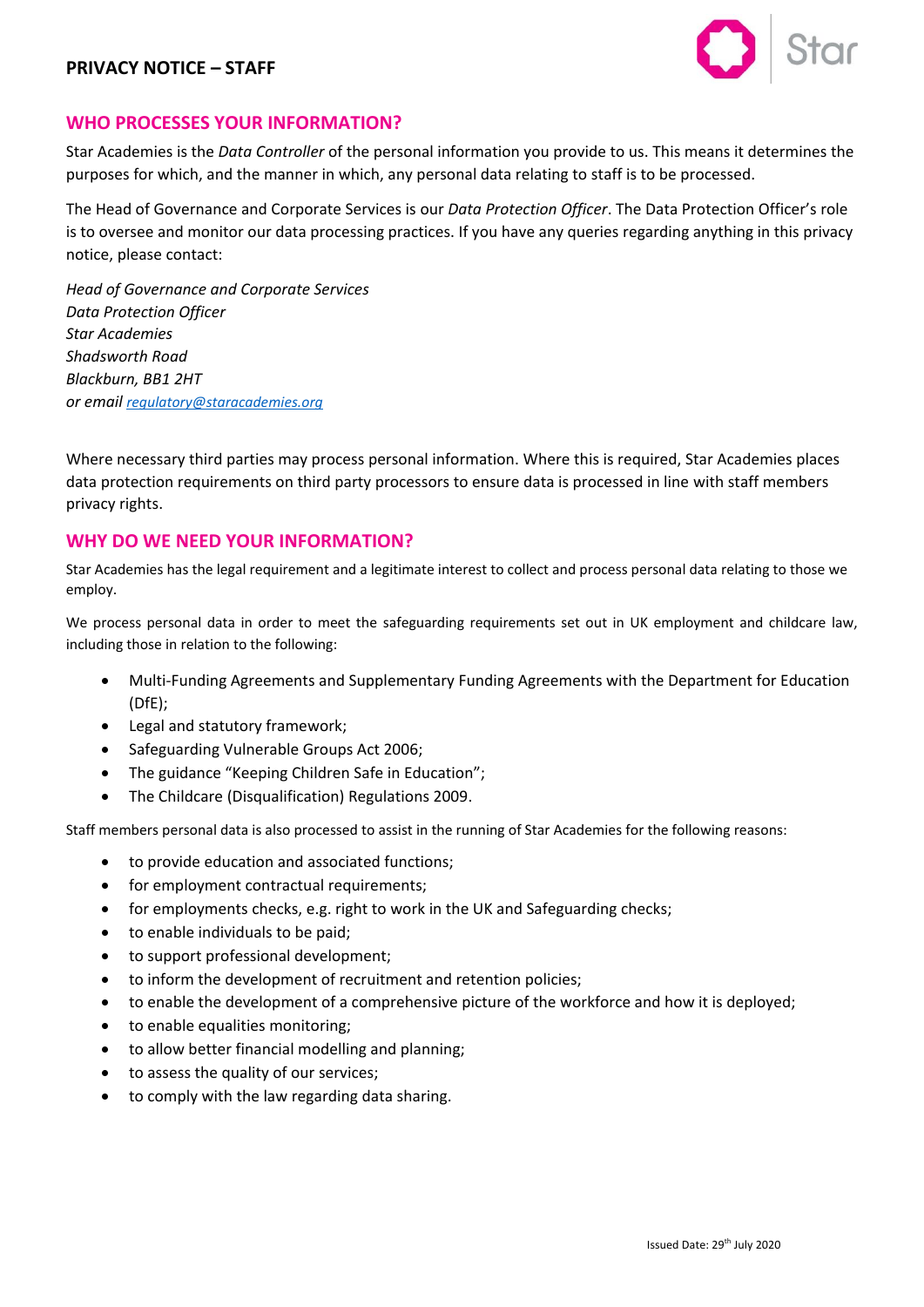

# **INFORMATION THAT WE COLLECT, PROCESS, HOLD AND SHARE INCLUDES:**

- personal information (i.e. name, address, employee or teacher number, national insurance number);
- characteristics (i.e. age, gender);
- special categories of data (i.e. ethnicity, biometrics, health);
- cctv images;
- photographs;
- video recordings (i.e. high quality teaching videos and online content);
- contract information (i.e. start dates, hours worked, post, roles and salary information);
- work absence information (i.e. number of absences and reasons);
- performance (i.e. capability and disciplinary matters);
- qualifications;
- recruitment information;
- information relevant to school workforce census and absence information;
- relevant medical information;
- remuneration information (i.e. pension membership, bank information).

## **THE LAWFUL BASIS ON WHICH WE PROCESS THIS INFORMATION**

- Article 6 1(b) of the GDPR which allows processing that is necessary for the performance of a contract;
- Article 6 1(c) of the GDPR which allows processing that is necessary to comply with a legal obligation;
- Article 6 1(e) of the GDPR which allows processing that is carried out in the public interest;
- Article 6 1(f) of the GDPR which allows processing that is necessary for the purposes of a legitimate interest;
- Article 9 2(b) of the GDPR which allows the processing of special category data that is necessary for carrying out obligations in the fields of employment and social security and social protection law;
- Article 9 2(g) of the GDPR which allows the processing of special category data that is necessary for reasons of substantial public interest;
- Article 9 2(j) of the GDPR which allows the processing of special category data when it is necessary for archiving purposes in the public interest, scientific or historical research purposes or statistical purposes.

Star Academies maintains *Records of Processing* that identify the lawful basis on which personal information is processed.

## **COLLECTING WORKFORCE INFORMATION**

Whilst the majority of information that you provide to us is mandatory, some of it is provided on a voluntary basis. In order to comply with data protection legislation, we will inform you when your consent is required. Staff members personal data may be obtained and processed from third parties where the law requires us to do so.

## **STORING INFORMATION**

Personal data is stored in line with our Records Management and Data Protection Policies. In accordance with data protection legislation, it is only retained for as long as necessary to fulfil the purposes for which it was obtained, and not kept indefinitely.

#### **DATA TRANSFERRED OUTSIDE THE EU**

Processors that we use may transfer, and hold, personal data outside of the EU. We will ensure that organisations who process personal data on our behalf only transfer data to countries that the EU deems as having adequate levels of protection in place. Processors that transfer data to the United States must be covered by the EU-US Privacy Shield. If a processor is found to be transferring data to a country that does not have adequate protections, or to an organisation that is not covered by the EU-US Privacy Shield, we will terminate our contract/subscription.WHO WE SHARE DATA WITH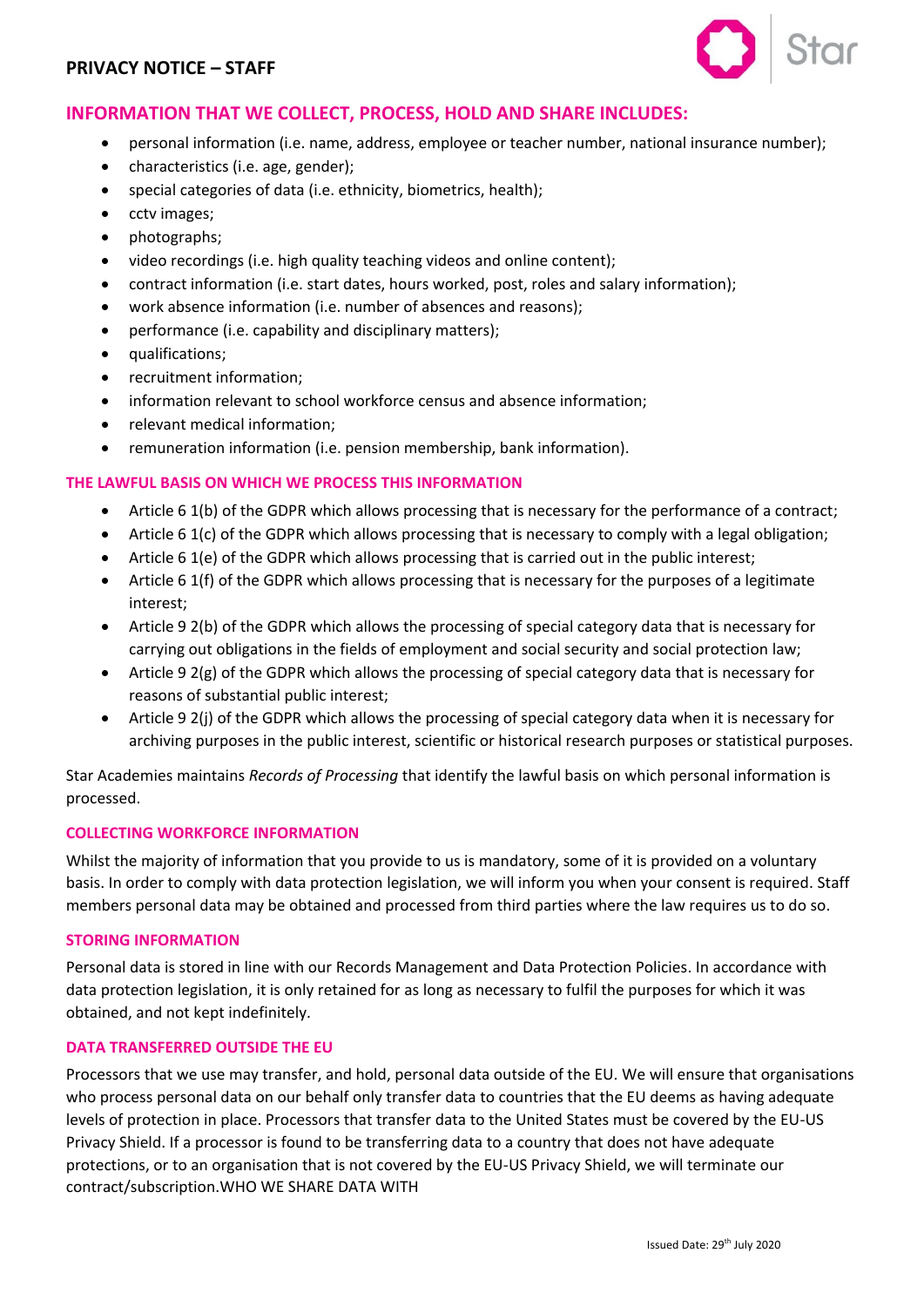# **PRIVACY NOTICE – STAFF**



We do not share information about our workforce with anyone without permission unless the law and our policies allow us to do so. We share information with the following:

- The Local Authority
- Department for Education (DfE)
- Education Skills Funding Agency
- Ofsted
- HMRC
- Benefits agencies (e.g. Dept. for Work & Pensions)
- Police and courts
- Social Services
- Payroll providers
- Teachers' Pension Scheme
- Local Government Pension Scheme
- Occupational health and wellbeing providers
- Management Information Systems (e.g. Capita, SIMS, iTrent, Safeguarding and accident reporting systems)
- Text and Email communication systems (e.g.Teachers2Parents, InTouch)
- Cashless payment systems (e.g. Biostore)
- Catering Providers
- **IT Contractors**
- Recruitment Service Providers
- Print Management Software providers
- Providers of visitor management and access control systems
- Residential trip organisers and insurers
- Educational trip management system (i.e. Evolve)
- Providers of online learning resources
- Providers of financial management software
- Photography and design agencies

## **WHAT ARE YOUR RIGHTS?**

As the data subject, you have specific rights in relation to the processing of your data. You have a legal right to:

- Request access to the personal data that Star Academies holds;
- Request that your personal data is amended if it is inaccurate or incomplete;
- Request that your personal data is erased where there is no legal basis for its continued processing;
- Request that the processing of your personal data is restricted;
- Object to your personal data being processed if it is likely to cause, or is causing, damage or distress.

Requests must be submitted to the Data Protection Officer (on the contact details provided). Star Academies also has a *Subject Access Request Form* that may be obtained from all of its establishments. Star Academies will consider all requests in line with your legal rights and our legal obligations.

Where the processing of your data is based on your explicit consent, you have the right to withdraw your consent at any time. This will not affect any personal data that has been processed prior to withdrawing consent.

If you have a concern about the way we are collecting or using your personal data, you should raise your concern with the Data Protection Officer in the first instance or directly to the Information Commissioner's Office at <https://ico.org.uk/concerns>

## **HOW THE GOVERNMENT USES YOUR DATA**

We are required to share information about our school employees with the (DfE) under section 5 of the Education (Supply of Information about the School Workforce) (England) Regulations 2007 and amendments.

The staff data that we lawfully share with the DfE through data collections:

- informs departmental policy in pay and the monitoring of the effectiveness and diversity of the school workforce;
- links to school funding and expenditure; and
- supports "longer term" research and monitoring of educational policy